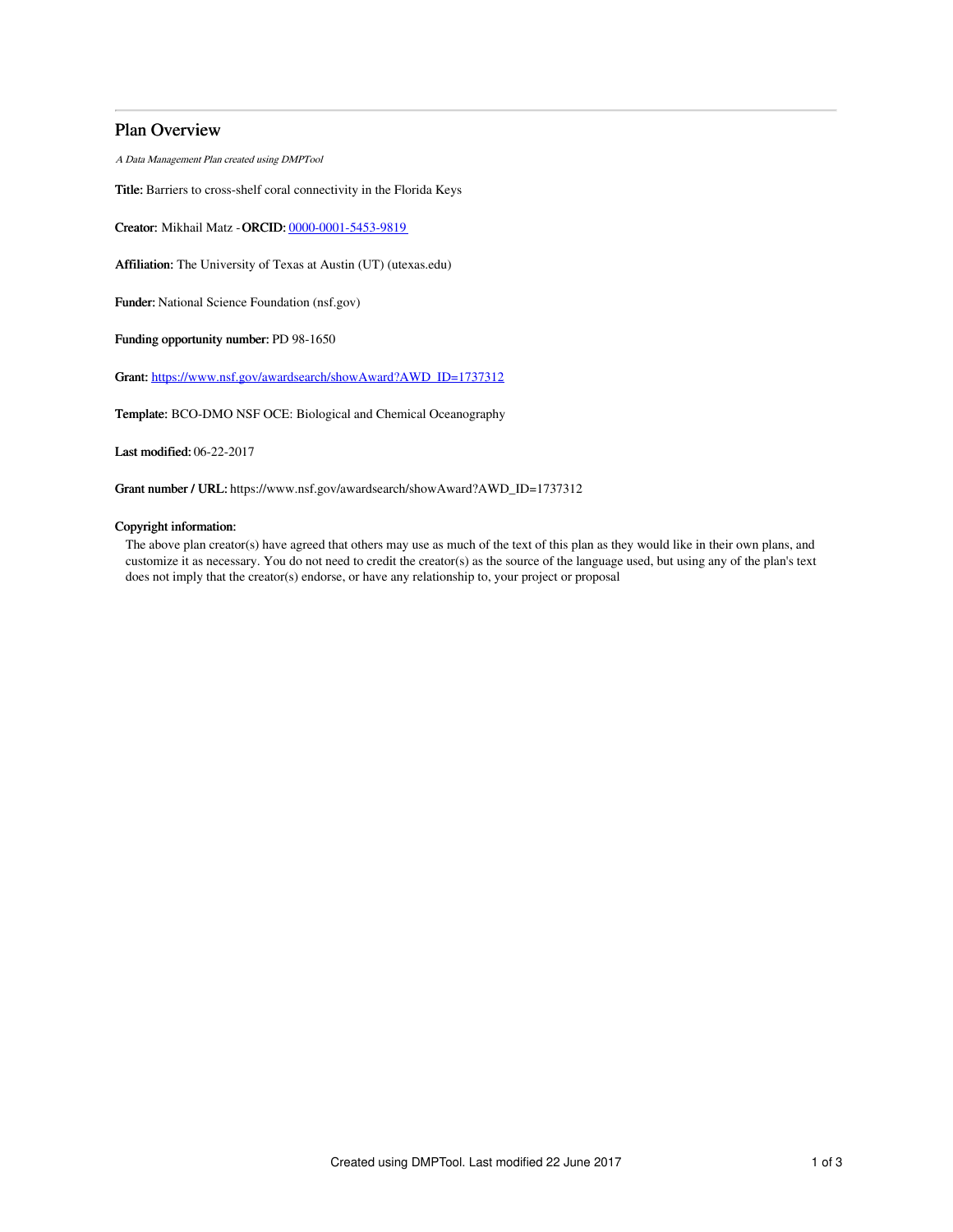# Barriers to cross-shelf coral connectivity in the Florida Keys

## Data Policy Compliance

Identify any published data policies with which the project will comply, including the NSF OCE Data and Sample Policy as well as other policies that may be relevant if the project is part of a large coordinated research program (e.g. GEOTRACES).

Principal Investigator agrees to comply with the Division of Ocean Sciences Sample and Data Policy.

## Pre-Cruise Planning

If the proposed project involves a research cruise, describe the cruise plans. (Skip this section if it is not relevant to your proposal.) Consider the following questions: (1) How will pre-cruise planning be coordinated? (e.g. email, teleconference, workshop) (2) What types of sampling instruments will be deployed on the cruise? (3) How will the cruise event log be recorded? (e.g. the Rolling Deck to Repository (R2R) event logger application, an Excel spreadsheet, or paper logs) (4) Will you prepare a cruise report?

Question not answered.

### Description of Data Types

Provide a description of the types of data to be produced during the project. Identify the types of data, samples, physical collections, software, derived models, curriculum materials, and other materials to be produced in the course of the project. Include a description of the location of collection, collection methods and instruments, expected dates or duration of collection. If you will be using existing datasets, state this and include how you will obtain them.

Field data:

- GPS coordinates of sampled reefs;
- $\bullet$  biological samples preserved in 100% ethanol for two coral species (*Montastrea cavernosa, Porites astreoides*);
- data on growth and survival of sampled coral colonies.

#### Sequence data:

- genome sequences for Porites astreoides and Montastrea cavernosa (fasta format);
- annotations for genome sequences (gff format);
- genome-wide genetic variation data for *Porites astreoides, Montastrea cavernosa* and *Orbicella faveolata* (vcf format).

#### Scripts and simulations:

- bioinformatics analysis walkthroughs (plain text format)
- inferred migration rates (tab-delimited text tables)
- simulations of population adaptation in SLiM software (Eidos/SLiM code format)

Curriculum materials:

selected datasets to serve as training examples during Ecological Genomics workshops led by the PI.

### Data and Metadata Formats and Standards

Identify the formats and standards to be used for data and metadata formatting and content. Where existing standards are absent or deemed inadequate, these formats and contents should be documented along with any proposed solutions or remedies. Consider the following questions: (1) Which file formats will be used to store your data? (2) What type of contextual details (metadata) will you document and how? (3) Are there specific data or metadata standards that you will be adhering to? (4) Will you be using or creating a data dictionary, code list, or glossary? (5) What types of quality control will be used? How will data quality be assessed and flagged? Fieldwork metadata will be stored in Excel format.

Genome sequence will be in FASTA format; annotations will be in GFF format.

Variation data will be in VCF format.

Raw sequence reads will be stored in compressed fastq format.

Statistical analysis pipelines will be recorded as R and perl scripts and accompanies by detailed instructions and comments within the scripts.

Daily protocols and organismal data will be stored in a notebook that remains at all times in the PI's lab.

### Data Storage and Access During the Project

Describe how project data will be stored, accessed, and shared among project participants during the course of the project. Consider the following: (1) How will data be shared among project participants during the data collection and analysis phases? (e.g. web page, shared network drive) (2) How/where will data be stored and backed-up? (3) If data volumes will be significant, what is the estimated total file size?

The metadata accompanying specific publications stemming from this project will be deposited on Dryad server. Scripts and bioinformatics instructions will be made available on PI's GitHub page, https://github.com/z0on . Large datasets (such as genomes and genetic variation data) will be available through PI's lab data page, http://www.bio.utexas.edu/research/matz\_lab/matzlab/Data.html